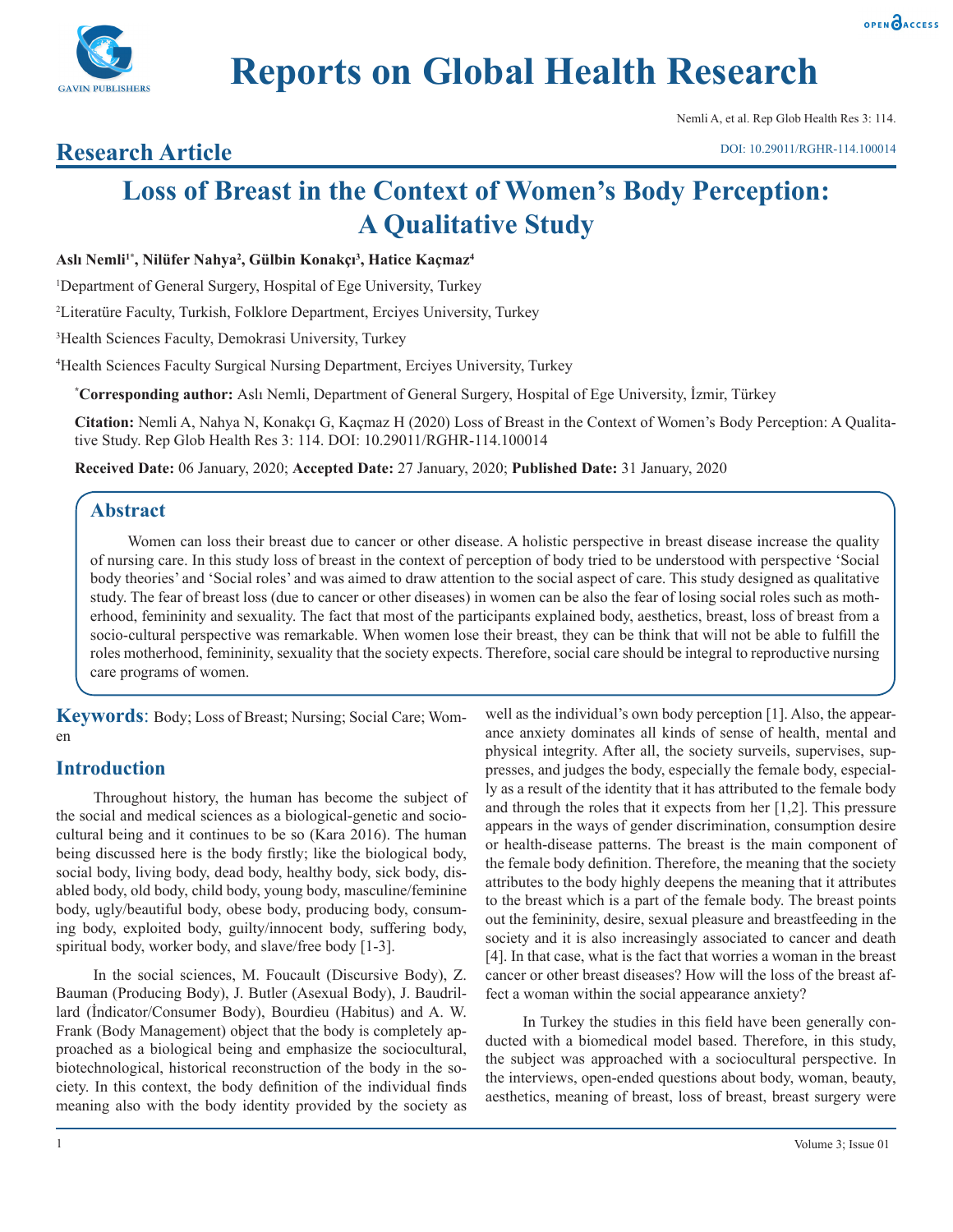directed in order to get information about participant life and experiences. Such information is thought to be important because they can represents ideas, emotions, attitudes as a personality, as a cultural reflection. The data obtained discussed with social body theories.

# **Methods**

#### **Study Design and Participants**

In this study was used the qualitative research method for it facilitated inference, classification and interpretation. The literature review started in March 2017, and the study was conducted between in June-October 2017. For this descriptive study used a purposive sampling technique, whereby "Particular persons, or events were deliberately selected for the important information" [5]. Inclusion criteria for this study required that participant weren't previously experience of breast diseases and breast surgery, were in the age range of 18–60 years, did not have a psychiatric history, did not have any another health problem that could affect body image (amputation, visible scar, blindness, visible physical disabilities). In qualitative research it is difficult to determine sample size. The researcher continues to gather data until the stage when the concepts and progress for the possible answer to the research question start to repeat (when the researcher reaches the saturation point) [6]. Twenty patients met this criteria and were included in the sample.

#### **Data Collection and İnterviews**

The data was obtained by in-depth individual interviews with 20 women. Interview questions was prepared by one academic who were expert about qualitative research. In interviews used semi-structured interview form which it contented questions such as, ...what could be the reason? … what do you think about?, ...what were you feeling?, ...what would you do in your case? In addition during the interviews, it was aimed to obtain deepen information by questions such as ... what do you mean? ... can you explain a little more?, ... what would you like to change? The interviews were conducted in an average of 30-60 minutes, and, when the participiants allowed, researchers had not only written but also voice recording. At least one interview was held with each participant. A second interview was held when there was information requested to clarify or when adequate information could not be achieved.

Interview responses were subjected to thematic analysis in a qualitative descriptive approach because thematic analysis is a way of ensuring that the analysis remains as close to the intented meaning as articulated by the respondent as possible, that is, "What" is spoken (or written) rather than "How" [7]. The main aim of this research was to determine or 'capture' what women feel, like taking a photograph. Three researcher who have qualitative research training, independently of each other generated code list. The researchers made evaluations about the codes and themes created until the consensus was reached [8]. After the analysis was conducted four sub-themes and one main-theme were determined.

#### **Ethical Considerations**

Ethical approval for this study was taken from the University's Ethics Committee of Social Sciences and Humanities. The ethical principles adopted were voluntariness, confidentiality and autonomy. All the participants provided their informed consent before the interviews.

# **Results and Discussion**

The mean age was 36.7 years, 70% of women had at least one child, and 85% were married, and 65% had university graduates. At the presented below, the themes obtained as a result of research are were discussion with a socio-cultural point of view. In this scope; M. Foucault, Z. Baumann, J. Butler, P. Bourdieu, A.W. Frank, M. Yalom and J. Baudrillard's 'Social body theories' was based.

#### **Sub-theme 1: Perception of Body:**

It is accepted that the body that represents the presence in the outer world is a language of communication or a communication tool and even it gets ahead of the language and the word in conveying messages. Also, through "Communicative body" concept, the body sometimes falls at the centre of the social relationship [1].

The first way of the woman to communicate is her body, indeed she talks with it. (Participant A)

M. Foucault draws attention that the concepts such as insanity, disease, life, language, crime, sexuality are problematized through discourses and how these concepts are used by the power in controlling the body. According to M.Foucault, the body is passivated and disciplined by being problematized through the insanity, disease, and crime discourses by the knowledge and the power that surround it. While doing this, many factors and tools like ideology, religion, politics, medicine, sexuality, consumption culture, image culture, technology, secularization, several definitions (black white), healthcare services that are similar to the population policies, love, violence are used. At this point, the female body is objectivized [1,9-11].

Mostly the society comments and talks about your body... that is, it is the property of the society, of the mother, of the father, of the husband, of your children, of your friends... of everybody... (Participant F)

Her body is hers and also not hers, that is…a deposit... it is her creation. (Participant B)

She says "I make my decisions" but somehow... then I "make what others say" (Participant A)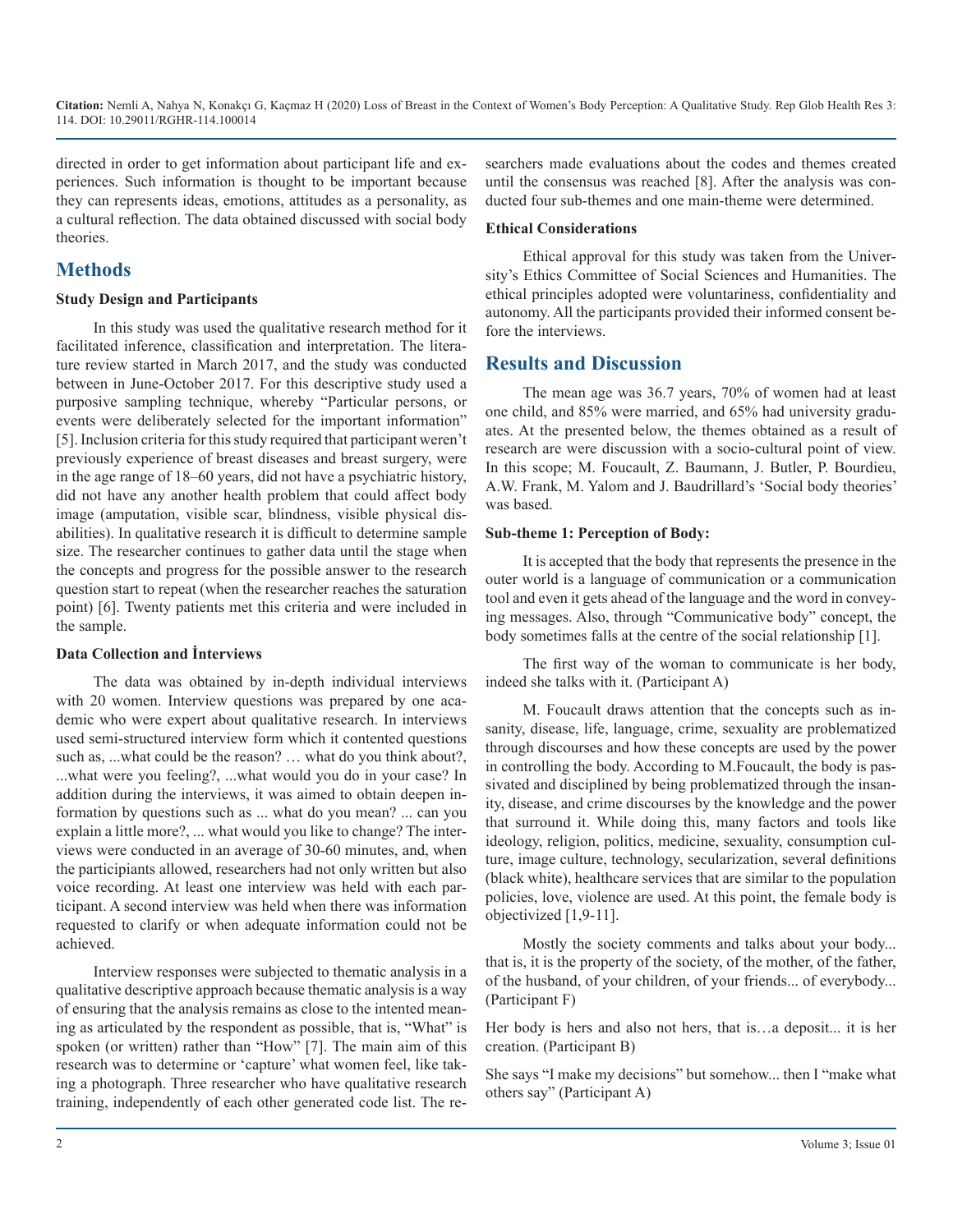The gender theorist Judith Butler, who considers the body as the focus of the power system, also accepts that the existence is possible only in the way that another being perceives it. Within this context, when a person is perceived by another one, he/she leaves his/her current form and turns into how he/she is perceived. This point of view, that forms the reference point of the gender problematic and many feminist theorists, underlines that the woman exists in the society in the way that the man perceives her but not with her identity [12,13]. For this reason, the major criticism towards the sublimation of masculinity in the patriarchal societies has been made by the representatives of the radical feminism who have come into view after the World War Two. Because the position of the woman in the traditional societies is mainly determined by the traditional roles and statutes. And these roles and statutes are the divisions of labour based on the gender. The woman has to perform the roles of a housewife, wife (female), motherhood, and care in order to sustain her traditional position. These roles expresses the expectations of the society from the individual. It is assumed that these expectations are standardized again by the society with the cultural values and norms compulsively. As a result, the expectations for the social roles appear as an element of oppression of pressure on people [1].

As the main duty of the woman is to give birth to a child, raise him/her, be a family, I take the decisions about my body with my husband... (Participant E).

The woman is weak alone, without the man but this is also what the society teaches her... Expressions like "You are a woman, a woman can't, women do not understand, women are weak" are always repeated starting from the childhood. At the end, we also become dependant (Participant B).

The participants have stated, as well as defining the female body as a communication, that the body was a deposit, the weakness (against the male body), and the dependency is taught to the woman by the society, the body of the women do not belong to them, it belongs to their mothers, fathers, husbands, children, friends, that is, to the society. When viewed in that way, it is observed how far the woman's status perception in the society is from the individualism. F. Lamas's quote: "It is better to look good than to feel good." summarizes that the female body belongs to the society rather than herself.

#### **Sub-theme 2: Aesthetics and Beauty:**

The body's being visible within the social life is associated the increasing power of the science and economy that comes with the secularization. However, it is claimed that the religious restriction, definition and discipline has given their place to the other factors of pressure [1,2]. According to Baudrillard, in the consumption culture in which the difference between the real needs and the fake needs disappears, the body, especially the female body, has

turned into a consumable item. Moreover, the female body shapes the consuming body with the pressure of being healthy, being slim, having an aesthetic appearance, being young, being fit and with ideal body definition [14]. Within this context, the healthy body is the most important command of the consumption society and the aesthetics, proportion, and care are the criteria of the healthy body [3]. And according to Baumann the health is reproduced with pressure and defining death as a final disease has made the individual and his/her body dependant on the medicine [3,15].

I feel weak when people see me uncared, as if I am unhappy, sick... (Participant H).

Women should be elegant, well-groomed and weak... because this type of women look aesthetics, proportional... (Participant J).

According to Bourdieu, the body, in one sense, is the object in which the class taste, elitism, desire and pleasure, that determines the social status of the individual, are materialised. In this way, the body becomes an important part of the cultural capital [13]. For this reason, in the society, especially the female body is forced to be objectified through the healthy, slim, aesthetic, young, fit and beauty discourses, for the sake of creating the ideal body [1]. At this point, the body is almost completely an object that gains meaning in the view of the others, constituting the society, and is degraded to exposure and show, based on the social pleasure and desire. This forcing, which is mostly performed by the media and medicine (surgery) is the new duties, new roles and even new jail of the woman, to let her gain a place in the society in the way that it is addressed in the social sciences [1]. For this reason, feeling beautiful or ugly, that is, being perceived as beautiful by the others, especially by the men, in the society becomes a very important factor that forms the woman's sense of self. Women are more exposed to pressure with regards to having a beautiful body, compared to men, as the beautiful-aesthetic-erotic-pleasure-desire concepts are degraded to the body, especially the female body [1-3]. It seems that the patriarchy continues its existence with the impositions of ideal female body in consumption society.

Appearance is everything, your body is very important both for you and the others, if you are beautiful, I think you are very lucky... (Participant C).

Appearance is very important for a husband, men always want to see and like a woman... (Participant G).

In the study, women are described with bodily beauty, elegance, and aesthetics concepts. Also, the body, seen and perceived from the masculine point of view forms the base of the woman's body perception.

#### **Sub-theme 3: Perception of Breast**

Marilyn Yalom has started her book 'A History of the Breast'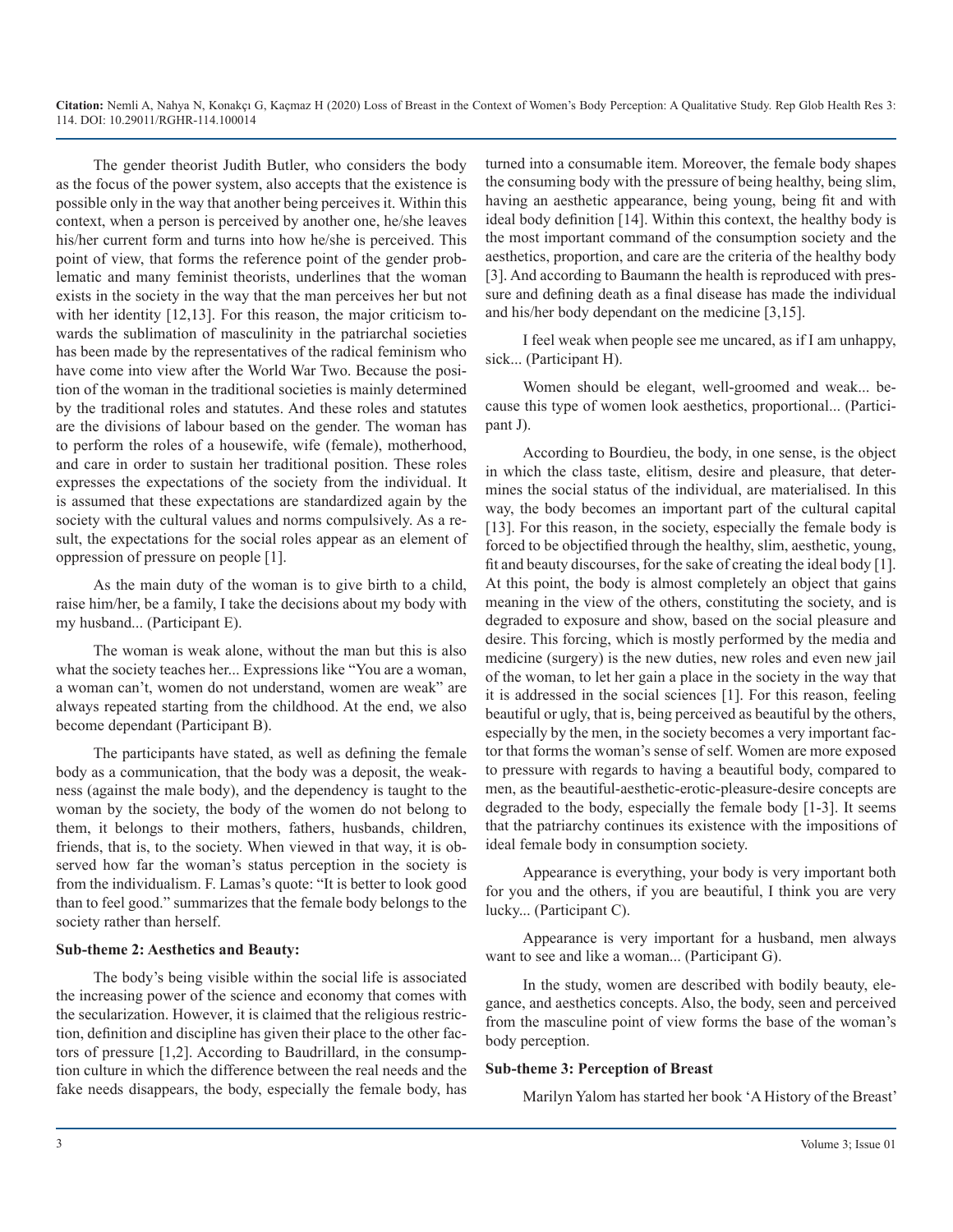with the quotation of "When poets mention about the death they call it as 'the place without the breast'". She has sought for answers to her questions within the parts of holy breast, erotic breast, domestic breast, political breast, psychological breast, commercialised breast, medical breast, free breast and the breast at the milestone. She has mentioned that the breast is a means of sexual beauty and the most important jewel of the feminineness especially for men. According to Yalom, the characteristics of breast-feeding and giving pleasure of the breast are the facts that shape the fate of women. Also, she has emphasized that many studies in medicine have attributed a value to women as the ones who give birth and feed [4]. Within this context, while the question "Who does the body belong to?" has not found an answer yet, the question of "who does the breast belong to? has been a matter of debate; does it belong to the child during the breastfeeding period? Does it belong to the woman or man who fondles it? Does it belong to the clothing industry that works to produce a more attractive cleavage? Does it belong to the judges of religion and morals who insist that the breasts should be covered chastely? Does it belong to the doctor who reshaped the breast of the woman? Does it belong to the media that dictates the ideal body sizes? Or does it belong to the woman which is a part of her own body?

The breast is also known as the furthest sexual organ... the breasts are also important for the continuation of marriage as the sexuality is important in marriage (Participant H).

The fatty tissue that we try to hide when we reach adolescence and to show when we become an adult… (Participant C).

While the breast, which has been expressed by the women informants in the study, was associated with sexuality, femininity and motherhood (breastfeeding). it was considered that the roles of motherhood and being a wife are determinant in the breast perception.

#### **Sub-theme 4: Perception of Breast Lose**

The breast points out the aesthetic appearance, feminineness, desire, sexual pleasure and breastfeeding in the society and it is also increasingly associated with cancer and death. The breast cancer is an outbreak that is hard to cope with. Yalom has stated that women are under the obligation of bearing both sides of the breast, indicating giving and taking life. Also, she has said 'The breast is, in fact, the incarnate form of the tension between Eros and Thanatos -life and death- in a visible and perceivable way for women' [4].

On the other hand, the surgery means hope for the breast cancer. The breast diseases often result with the surgical intervention to the breast and even the breast is lost. However, it is obvious that the body of the individual is intervened. Therefore the breast surgery negatively affects the body perception with the change of the physical appearance by causing a part of the woman to be taken

out and also it may be perceived as the loss of the femininity, fertility, attractiveness and sexuality [4,16]. As the breast intertwines with the subjective perceptions of the women on their sexual identity and appearance. it has been included that the breast surgery creates the feeling of the loss of femininity for a woman [17,18]. Özer, has emphasized that breast cancer is a physically, spiritually and socially complex disease in which both the life and the femininity are perceived to be under threat by women [19]. Therefore, it is thought that the breast surgery has a complex, sociocultural meaning. In this context, according to Frank, who has considered the disease of the body as a field of social analysis, ''The disease stories" of "The patients" have different meanings than individual pain and suffering". The 'Truth' is hidden in the discourses related to the diseased bodies and has a quality from private experiences to the public [3].

The woman without breast is left half like a tree without fruit, she loses her glory, her magnificence disappeares... (Participant B).

I think if my husband doesn't want me if I undergo mastectomy... I think the sexuality would be a problem, I think about how I would breastfeed if I had a child... I cry continuously... I wonder what other think of me... I may feel like a jerk, I get lonely... (Participant C).

As I want a child, I think the loss of the breast would be terrible for me. I feel like I would not be able to stand with her with this disease, it is very hard…(Participant C).

It is disturbing to lose breast... it may be like losing femininity... of the woman who has ascribed too much meaning to the physical appearance… (Participant B).

If I have to undergo mastectomy, this would extremely affect me, as a person who gives importance the physical appearance, I would think to have psychological aid... (Participant G).

The breast surgery and the loss of the breast were expressed with the feeling of the deficiency, the loss of femininity, sexuality, and breastfeeding, and loneliness, inferiority. Therefore, women make sense of the breast surgery with regard to the outer terms rather than the inner terms, as the anxiety of not being liked by their husbands, the loss of motherhood and femininity.

#### **Main- theme: Fear of Loss the Social Role**

The losing the breast may be perceived as the loss of the social status for the woman. Because the breast is a must of the judgments of motherhood, sexuality, femininity, beauty and aesthetics that the society has constructed in the individuals' bodies. The woman who has lost her body perception and her breast, which is an important determinant of her social status cannot fulfil the motherhood and femininity roles that are expected by the society. Aguilar Cordero, et al. (2013) emphasized in their study the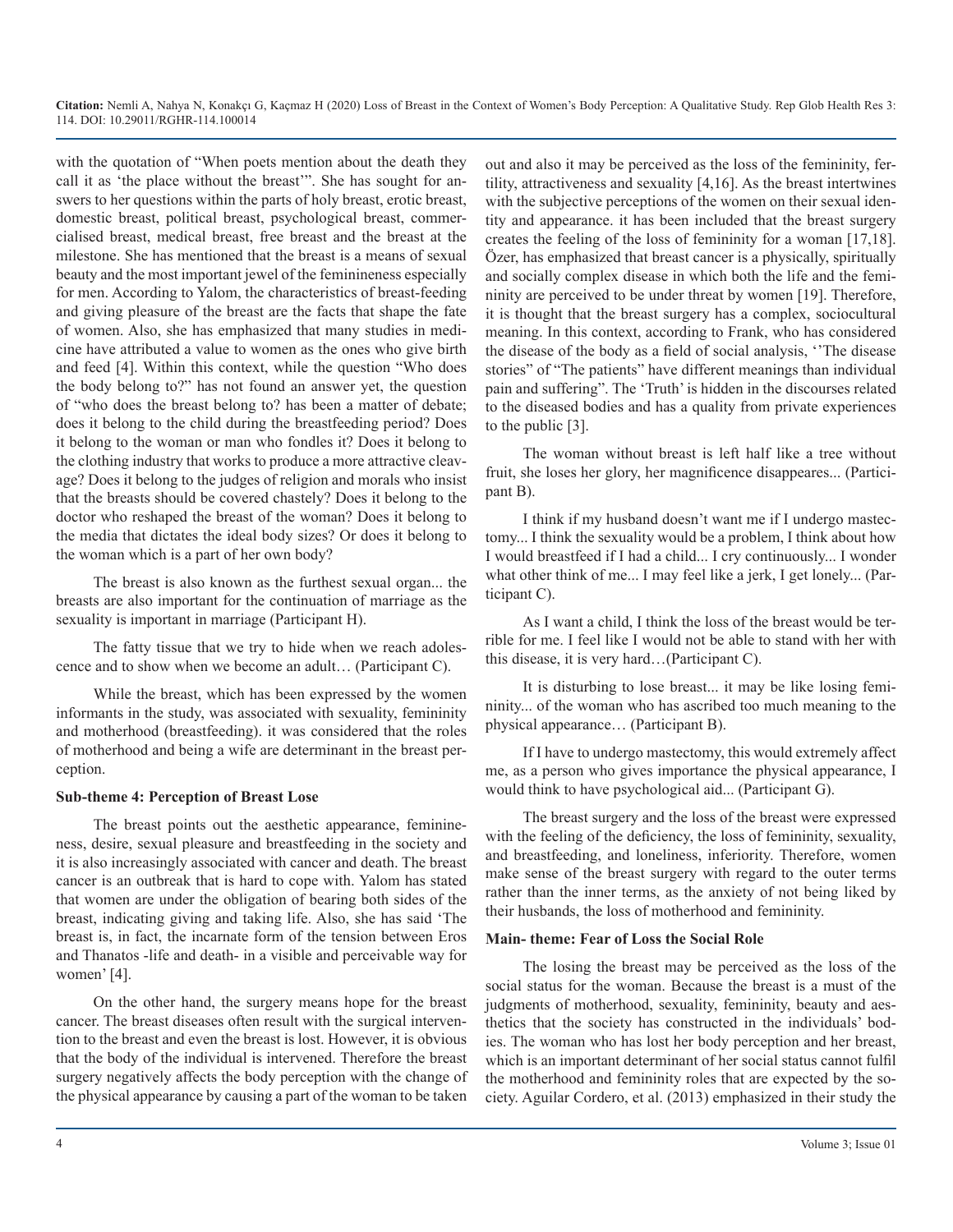strong relationship of the breast with the sexuality and physical attractiveness and reported that the lose of breast diminishes the femininity [20]. Sun, et al. (2018) in their study have reported the perceptions of losing the breast were filled with contradictions, tensions and uncertainties while negotiating the discrepancy between the "Self and body" and the societal expectations of femininity and womanhood [21]. Elmberger, et al. (2008) reported that the woman with the breast cancer experienced anxiety about failing to act as a 'Good' mother for their children and they had difficulties in fulfilling their responsibilities as a parent [21]. Aguilar Cordero (2014) Also emphasized that it the reason for the destructive effect of the diagnosis of the breast cancer in women was explained with the sense of loss [22,23]. Campbell-Enns, et al. (2015) reported that the breast cancer generally challenged a woman's identity, self-esteem, body image and the relations with her husband. In additional, were emphasized in their study that the breast surgery mostly becomes an experience of loss [16]. This loss is perceived not only as the loss of breast physiologically but also as the loss of the social identity. Boquiren, et al. (2013) reported that the patients with the breast cancer, who approved the internalization of the of thetraditional social gender roles and attitudes more, observed herself more and experienced feeling shame more due to body, had more body image disorder and they had worse life qualities [24].

# **Conclusion**

In the results of the study, it has been witnessed that the body perception of the women has been based on the masculine point of [view in the society and that the motherhood and femininity roles](https://www.amazon.com/History-Breast-Marilyn-Yalom/dp/0345388941)  also are determinant in the breast perception. When the women [lose their breast, which is an important determinant of their social](https://books.google.co.in/books?hl=en&lr=&id=m4_MAwAAQBAJ&oi=fnd&pg=PA214&dq=Designing+a+qualitative+study.+In:+Bickman+L,+Rog+DJ,+editors.+Handbook+of+applied+social+research+methods.&ots=ZU_DSrFQxq&sig=fEUMFVN0CG7oqAGbgUf4beiKqmw#v=onepage&q&f=false)  position, they thought that will not be able to fulfill the roles of motherhood, femininity and sexuality that the society expects. In [addition, it was found that breast lose \(due to cancer or disease\)](https://www.scirp.org/(S(351jmbntvnsjt1aadkposzje))/reference/ReferencesPapers.aspx?ReferenceID=918678)  was similarly stated to be the loss of aesthetics, beauty, motherhood, femininity. For the reason, this loss was also interpreted as a woman's loss of social function, loss of identity and even feeling loneliness, inferiority. Summarize we can say that the loss of breast appears as a broad concept that includes the emotional, intellectual and sociocultural components. For this reason, it is considered that the care practices, that ignore the social domain related to the breast diseases and surgery, cannot explain the sociocultural-oriented behaviors or thoughts. Therefore, must be careful consideration of the 'social role function' in the nursing care of women with breast cancer or breast diseases. At this point, Roy's Adaptation theory can be recommended for the identification of 'Social [cohesion need'. Also, the use of the different nursing models with](https://www.mvorganizing.org/history-of-madness-in-the-classical-age/)  the theories social can be recommended for the next studies.

In the literature review conducted, the physiological needs in the nursing theories and models have been focused. On the other hand, the social needs have been described as domains that are difficult to define but they couldn't be clarified neither in the practice nor in the research. At this point, Roy's Adaptation theory can be recommended for the identification of 'Social cohesion need'. Also, the use of the different nursing models with the theories social can be recommended for the next studies. Sister Calliste Roy's Adaptation Model defines the human as a "Holistic, adaptive system". The role-function domain mentioned in the model is explained as the fact that the individual displays the behaviors expected by the society in order to sustain his/her position. These behaviors required to provide the social cohesion include the primary roles; the role of the gender (male, female), secondary roles; different roles (mother, father, teacher etc.) and the tertiary roles (president of foundation etc.) The basic requirement underlying this is defined as the social cohesion requirement. Based on this theory, it is considered that the awareness of the 'Social cohesion need' in the breast surgery care management will support the patients to adapt to their new lives and affect the life quality positively [25].

### **References**

- 1. Kara Z (2016) From body sociology to death sociology: An interdisciplinary approach. In: K. Canatan, editors. Body sociology, 3rd ed. Istanbul, Açılım Book 12-250p.
- 2. İnceoğlu Y, Kar A (2010) Women and the body. 2nd ed. Istanbul, Ayrıntı Publications 60p.
- 3. Nazlı A (2009) The body on the brink of sociological look. sociology, special number of body sociology 24: 61-68.
- 4. [Yalom M \(1997\) History of breast. 1st ed. Toronto, Ballatine Publishing](https://www.amazon.com/History-Breast-Marilyn-Yalom/dp/0345388941)  Group 7-200p.
- 5. [Maxwell J \(1997\) Designing a qualitative study. In: Bickman L, Rog DJ,](https://books.google.co.in/books?hl=en&lr=&id=m4_MAwAAQBAJ&oi=fnd&pg=PA214&dq=Designing+a+qualitative+study.+In:+Bickman+L,+Rog+DJ,+editors.+Handbook+of+applied+social+research+methods.&ots=ZU_DSrFQxq&sig=fEUMFVN0CG7oqAGbgUf4beiKqmw#v=onepage&q&f=false)  editors. Handbook of applied social research methods. 1st ed. Thou[sand Oaks, Sage 105p](https://books.google.co.in/books?hl=en&lr=&id=m4_MAwAAQBAJ&oi=fnd&pg=PA214&dq=Designing+a+qualitative+study.+In:+Bickman+L,+Rog+DJ,+editors.+Handbook+of+applied+social+research+methods.&ots=ZU_DSrFQxq&sig=fEUMFVN0CG7oqAGbgUf4beiKqmw#v=onepage&q&f=false).
- 6. [Yıldırım A, Şimşek H \(2006\) Qualitative Research Methods in Social](https://www.scirp.org/(S(351jmbntvnsjt1aadkposzje))/reference/ReferencesPapers.aspx?ReferenceID=918678)  Sciences. 1st ed. Ankara, Seçkin Publishing 100p.
- 7. [Vaismoradi M, Turunen H, Bondas T \(2013\) Content analysis and the](https://www.ncbi.nlm.nih.gov/pubmed/23480423)[matic analysis: Implications for conducting a qualitative descriptive](https://www.ncbi.nlm.nih.gov/pubmed/23480423)  [study. Nursing and Health Sciences 15: 398-405](https://www.ncbi.nlm.nih.gov/pubmed/23480423).
- 8. [Graneheim UH, Lundman B \(2004\) Qualitative content analysis in](https://www.ncbi.nlm.nih.gov/pubmed/14769454)  [nursing research: concepts, procedures and measures to achieve](https://www.ncbi.nlm.nih.gov/pubmed/14769454)  [trustworthiness. Nurse Educ Today 24: 105-112](https://www.ncbi.nlm.nih.gov/pubmed/14769454).
- 9. [Foucault M \(2002\) The birth of the clinic: an archaeology of medical](http://home.ku.edu.tr/~mbaker/cshs503/foucaultclinic.pdf)  [perception. 3rd ed. Ankara, Epos Publications 12-210p](http://home.ku.edu.tr/~mbaker/cshs503/foucaultclinic.pdf).
- 10. Foucault M (2016) The history of sexuality. Ayrıntı Publications 88- 290p.
- 11. [Foucault M \(2017\) History of madness at the classical age. Imge Pub](https://www.mvorganizing.org/history-of-madness-in-the-classical-age/)lications 10-56p.
- 12. [Butler J \(2005\) The Psychic life of power theories in subjection. 1st ed.](https://web.education.wisc.edu/halverson/wp-content/uploads/sites/33/2012/12/Judith-Butler-The-Psychic-Life-of-Power-copy.pdf)  [California, Stanford University Press 17-160p](https://web.education.wisc.edu/halverson/wp-content/uploads/sites/33/2012/12/Judith-Butler-The-Psychic-Life-of-Power-copy.pdf).
- 13. [Butler J \(2016\) Gender trouble feminism and the subvension of iden](http://lauragonzalez.com/TC/BUTLER_gender_trouble.pdf)[tity. 5th ed. Istanbul, Metis Publication 102-250p](http://lauragonzalez.com/TC/BUTLER_gender_trouble.pdf).